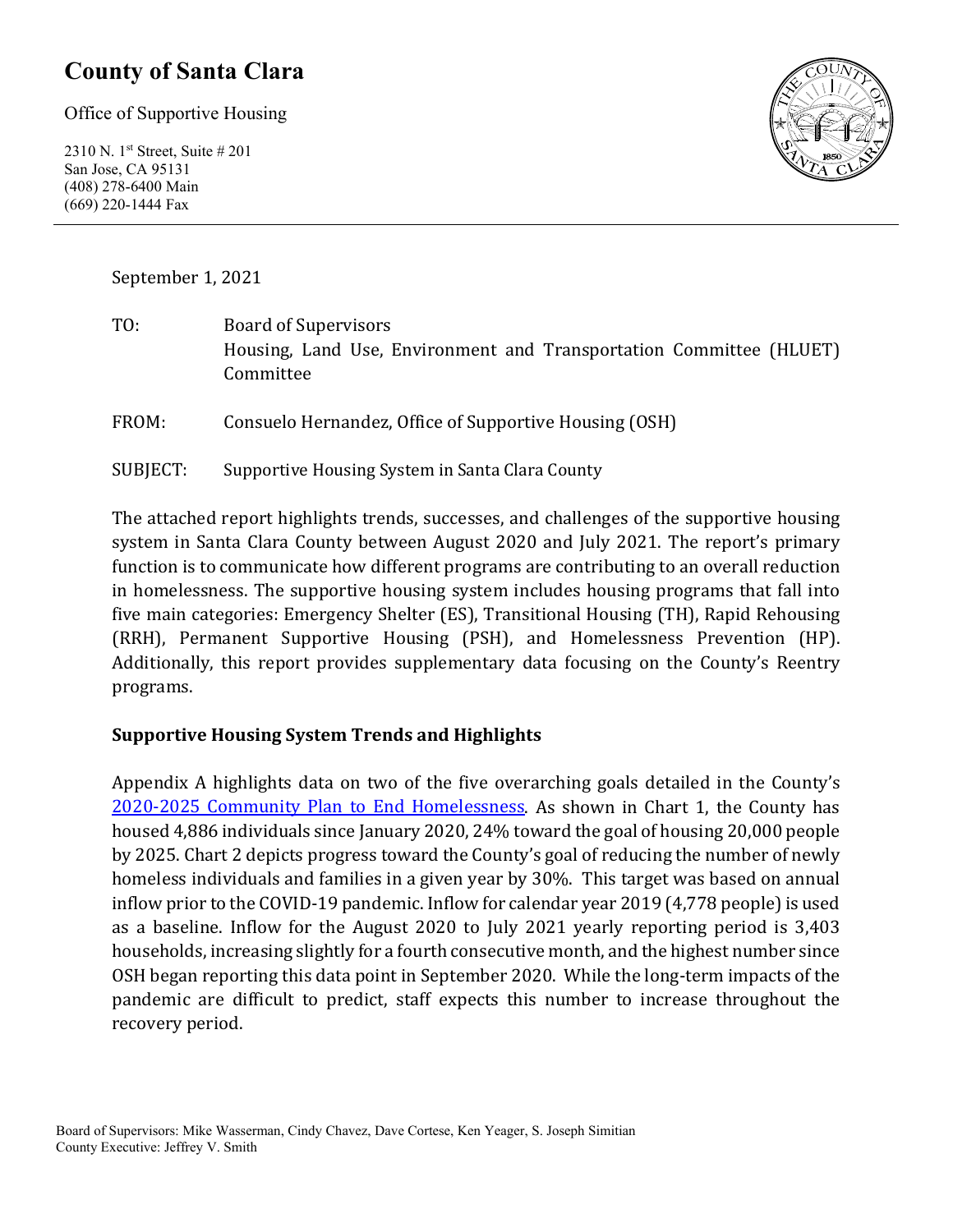Appendix B provides program capacity and utilization for the five program categories plus the Safe Parking (SP) initiative. As depicted in the Program Utilization chart, HP (98%) and PSH (92%) are currently the most utilized programs as it relates to capacity for this reporting period. RRH capacity increased by approximately 150 units as a result of additional grant funds through the County's Social Services Agency. These funds provide for the expansion of services to both new and currently participating families with children.

Appendix C illustrates key system performance measures, benchmarks for which are determined in coordination with community partners on an annual basis. Some highlights for the reporting period are provided below.

- Chart 1 depicts the number of people experiencing homelessness for the first time (system entries) compared to the number of clients enrolled in a housing program during the same period. The County's reporting methodology for first-time homeless performance measure was recently updated to better align with the federal Department of Housing and Urban Development (HUD) data standards. This update resulted in an increase in the reported number of first-time homeless individuals for each time period shown in Chart 1.
- Chart 2 provides data on exits to permanent housing destinations by housing type and period. Exits to permanent housing from RRH remained steady at 81% for the current study period, exceeding the 75% benchmark. Thirty percent of households exiting ES programs moved on to permanent housing, meeting the County's performance standard. Overall program exits to permanent housing remained steady at 40%, also meeting the County's system-wide goal.
- While the percentage of pre-pandemic TH exits to permanent housing averaged about 48%, exits to permanency declined by about 5% over the past year, averaging approximately 43%, and down to 37% for the current study period (Appendix C, chart 2). COVID-19 exposures and infections have negatively affected successful housing exit rates for some TH programs. For example, TH programs typically have either a one- or two-year time limit. During that time, clients are supported toward a goal of attaining permanent housing. These time limits were extended for most TH programs over the past year, which has resulted in program exits being limited to those that are unplanned, such as exits due to behavioral issues. We will continue to monitor TH exit outcomes over the next several months for trends as the pandemic abates.
- Chart 3 in Appendix C illustrates that PSH retention remains high at 96.4% for the current reporting period, exceeding the system-wide 95% benchmark.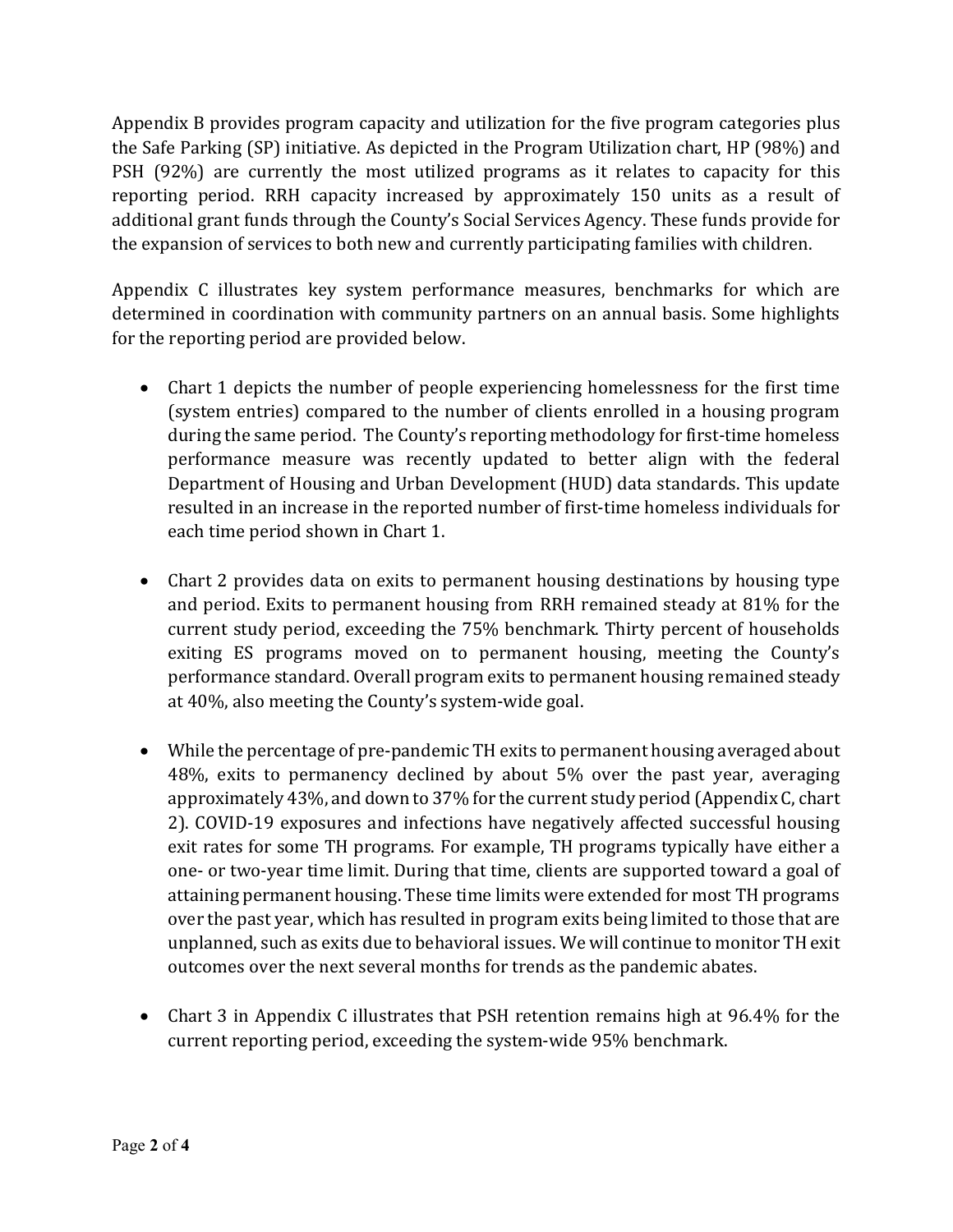Appendix D presents data on housing placements and inflow by project type and month. The upper chart indicates the number of households that moved to permanent housing (housing placements), compared to the number of households completing their first assessment (inflow). The inflow is stratified by level of housing intervention – minimal, RRH, or PSH. The lower chart breaks down the housing placements by the type of project from which the household was receiving assistance. Inflow has decreased over the past several months after returning to near pre-pandemic levels in March. Inflow continued to outpace the rate of housing placements. For July 2021, inflow exceeded housing placements by 46%.

#### **Reentry Programs**

Appendices E through G include data related to the County's programs for the reentry population. These include clients participating in one of one two RRH programs, and/or an emergency financial assistance program designed for those connected to the criminal justice system. Both the Reentry Minimal to RRH and the Reentry RRH Exceptions programs provide case management, housing placement, and a time-limited rental subsidy, but the Minimal to RRH program is a smaller program that provides less intensive case management and is designed to assist lower-acuity clients as well. The Emergency Assistance Program (EAP) provides one-time rental or other financial assistance.

Some highlights from these programs include those listed below.

- The Reentry Resource Center (RRC) provides services to County residents with recent involvement in the criminal justice system, supporting reentry efforts including helping clients navigate the County's supportive housing system. Chart 1 in Appendix E shows that for clients accessing services at the Reentry Resource Center (RRC) in fiscal year 2021, 44% were literally homeless, staying in a shelter, motel, or in a place not meant for human habitation.
- Appendix F, chart 2 shows the intervention breakdown for clients assessed at the RRC. Of the 194 individuals who completed the Vulnerability Index – Service Prioritization Decision Assistance Tool (VI-SPDAT) assessment at the RRC in fiscal year 2021, 53% were assessed in the PSH range, 40% in the RRH range, and 7% in the minimal intervention range. Individuals assessed at the RRC tend to have more acute needs than the County's systemwide homeless population, for which approximately 46% score in the PSH range and 43% in the RRH range.
- Reentry programs typically have lower rate of successful exits to permanent housing compared to RRH programs overall (see Appendix B, chart 2). Homeless individuals with recent jail or prison experience, including those on probation or parole, face myriad barriers to obtaining and maintaining housing. Recent programmatic changes in have led to streamlining of services and improved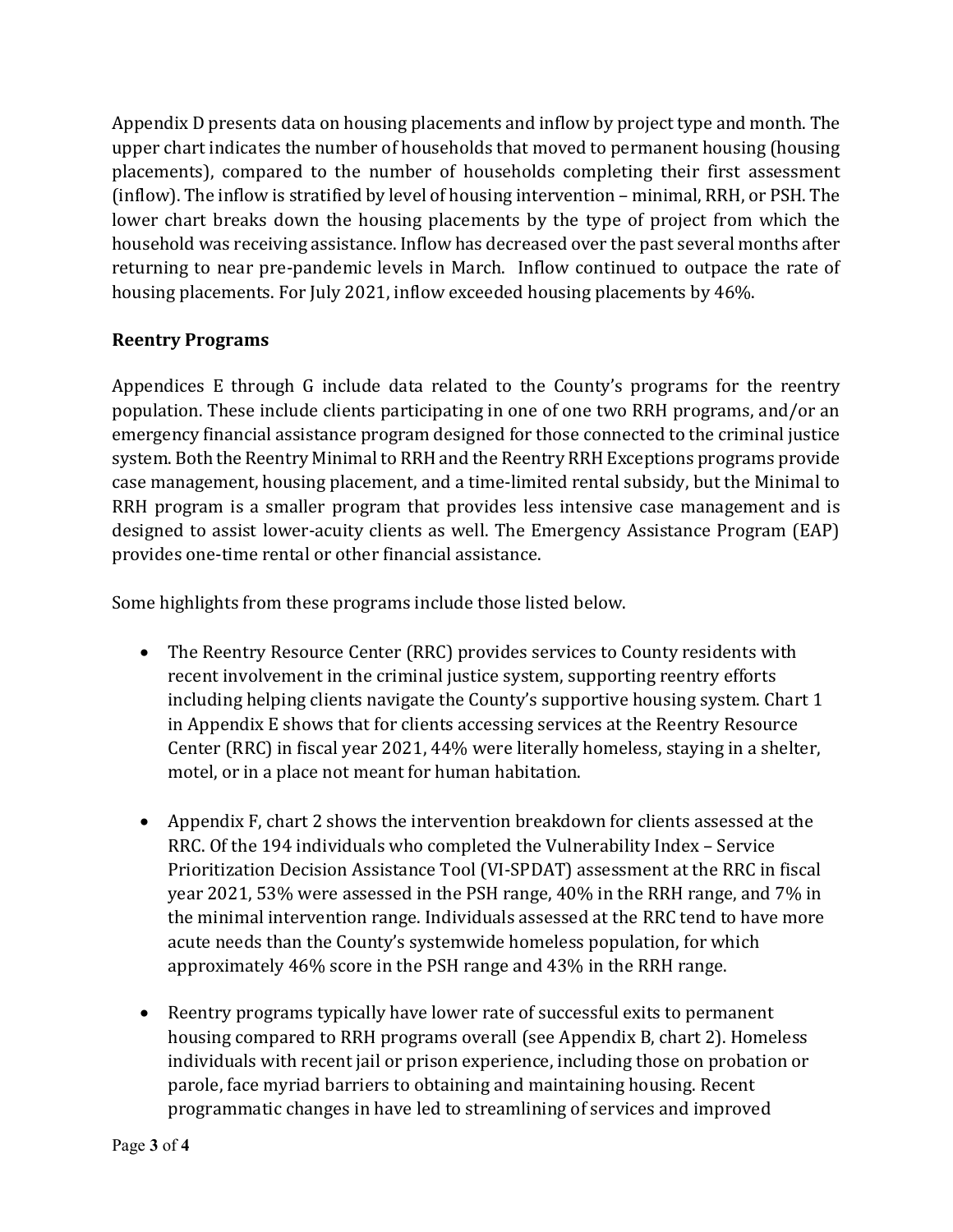communication between clients and service providers, resulting in improved housing outcomes. Exit data from the reentry programs in fiscal year 2021 (Appendix F, chart 3) demonstrates significantly improved housing outcomes compared to calendar year 2020. The Reentry RRH Exceptions program and the Reentry Minimal to RRH program showed a 13% and 15% increase respectively from the previous study period. The County is continually working with the RRC and homeless system partners to strengthen the programs and services available to clients with involvement in the criminal justice system.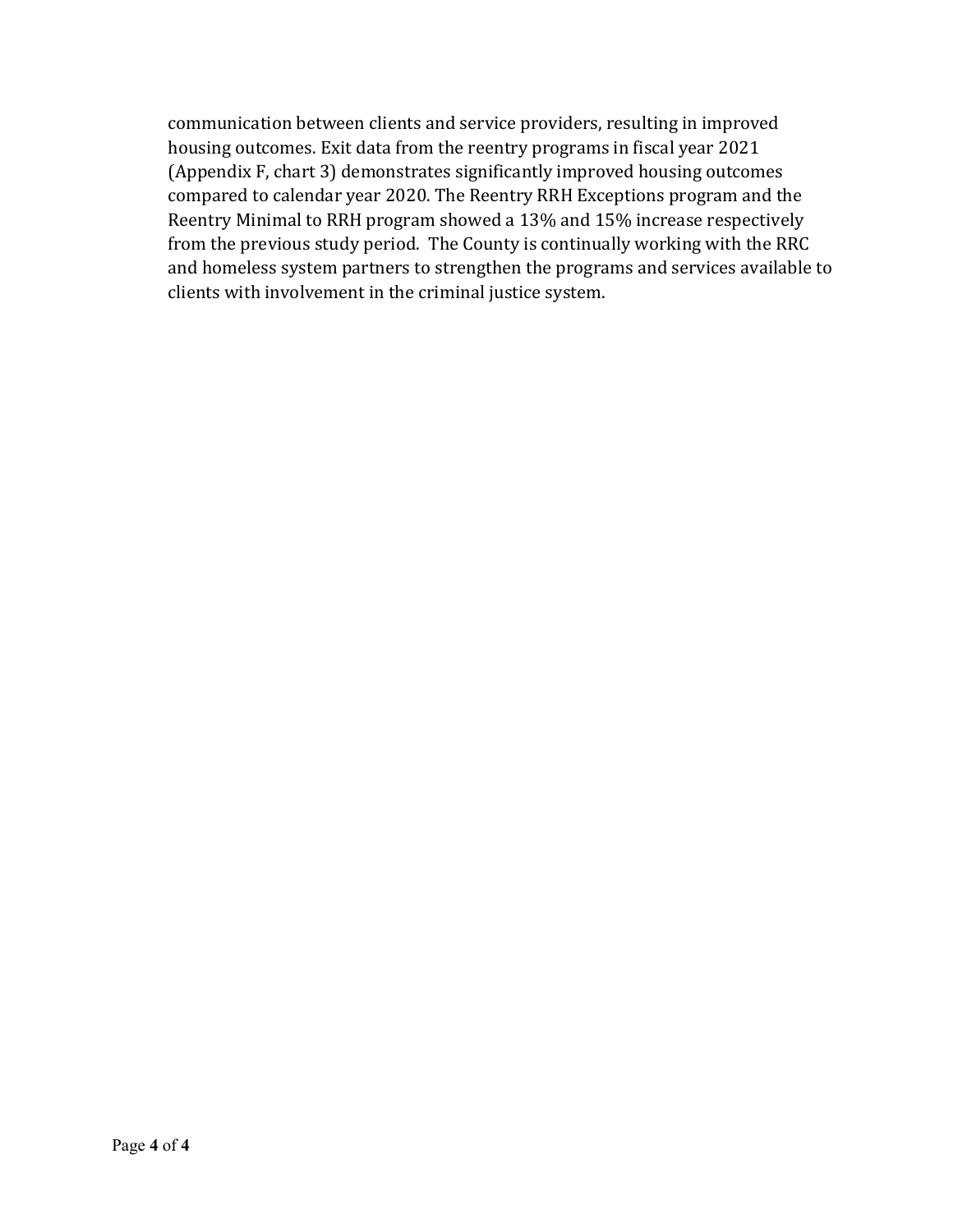

#### **The 2020-2025 Community Plan to End Homelessness**

The county-wide plan is our roadmap for ending homelessness in Santa Clara County. The 2020-2025 plan sets aggressive targets designed to reverse the current growth in homelessness and bring us one step closer to our collective goal of eliminating homelessness in our community. Appendix A will highlight specific goals related to this plan.

#### Appendix A: Community Plan Goals Santa Clara County 1 **Continuum of Care** 2 **Goal: Housing 20,000 Goal: Achieve a 30% Reduction in Annual Inflow of People by 2025 People Becoming Homeless** Office of Supportive Housing **20,000** (Inflow = Number of Households Completing Their First Assessment) **Housing** Supportive Housing System 24% to Placements **4,886** goal Dashboard since Jan 2020 BASELINE: INFLOW OF INDIVIDUALS IN 2019 **4,778** August 1, 2020 – INFLOW OVER THE PAST ONE YEAR (AUG 1, **3,403**  July 31, 2021 2020 TO JULY 31, 2021) **15,114** GOAL: REDUCTION OF BASELINE INFLOW BY **3,345**  30%

# Appendix B: Capacity and Utilization as of 7/31/2021



- Utilization: PSH, RRH are point-in-time utilization on July 31, 2021. TH, ES, and SP data reflects utilization for the month of July, and HP utilization is based on the last 12 months
- Program utilization is based on households enrolled in programs that are tracked in HMIS.
- PSH programs that are not tracked in HMIS include HUD Veterans Affairs Supportive Housing (VASH), consisting of 1,222 units, and other programs which comprise 53 units. PSH capacity includes 73 units which are Permanent Housing with services (no disability required).
- For Safe Parking programs, one parking space is the equivalent of one unit of capacity with an estimated 2.5 individuals per vehicle.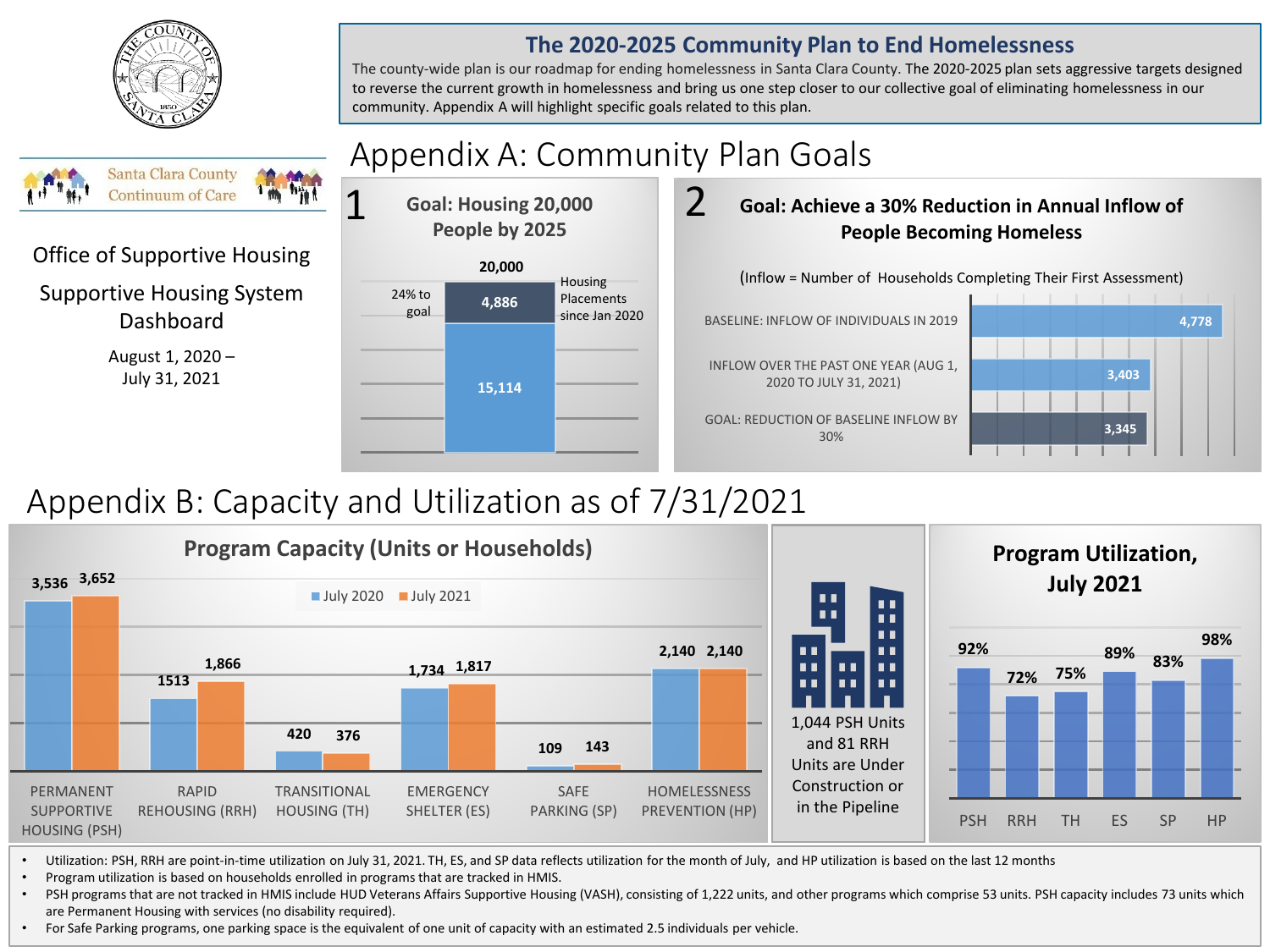# Appendix C: System Performance Measures



- *Enrollments into ES, SH, TH, or PH Programs*
- *System Entries: People Experiencing Homelessness for the First Time\**
- \* "First Time" per HUD = no enrollments in ES, SH, TH or PH in the previous 24 months



## 3

1

### **Permanent Housing Retention**

*Percentage of People in Permanent Housing Programs (excluding Rapid Rehousing) Retaining Housing during the Reporting Year (Benchmark = 95%)*





## **Returns to Homelessness**

4

*After exiting to Permanent Housing Destinations, the Percentage of People who Return to Homelessness (N = Exits to PH between 2/2018 to 1/2019)*

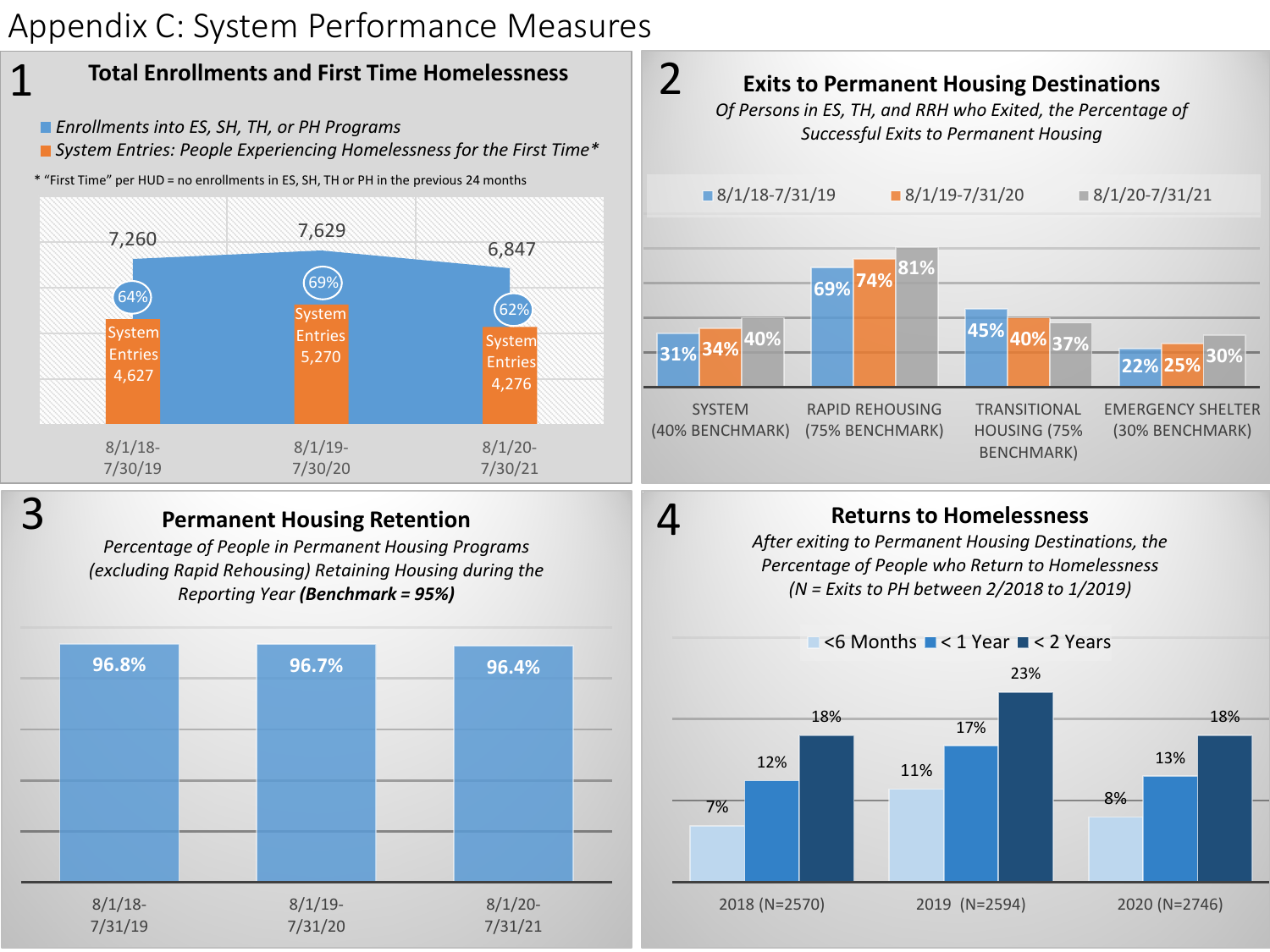# Appendix D: Housing Placements and Inflow by Month

#### 133 174 123 171<sup>112</sup> 159<sup>108</sup> 52 34 35 53 30 5<sup>51</sup> 5<sup>4</sup> 37 4<sup>3</sup> 39 3 161 130 12 99 110 164 74 <sup>309</sup> 255 Aug-20 Sep-20 Oct-20 Nov-20 Dec-20 Jan-21 Feb-21 Mar-21 Apr-21 May-21 Jun-21 Jul-21 **Housing Placements (Household) Inflow: PSH Score Range** Inflow: RRH Score Range **Inflow: Minimal Intervention**

#### **Monthly Housing Placements vs. Homeless Inflow**

**Monthly Housing Placements from Project Types**

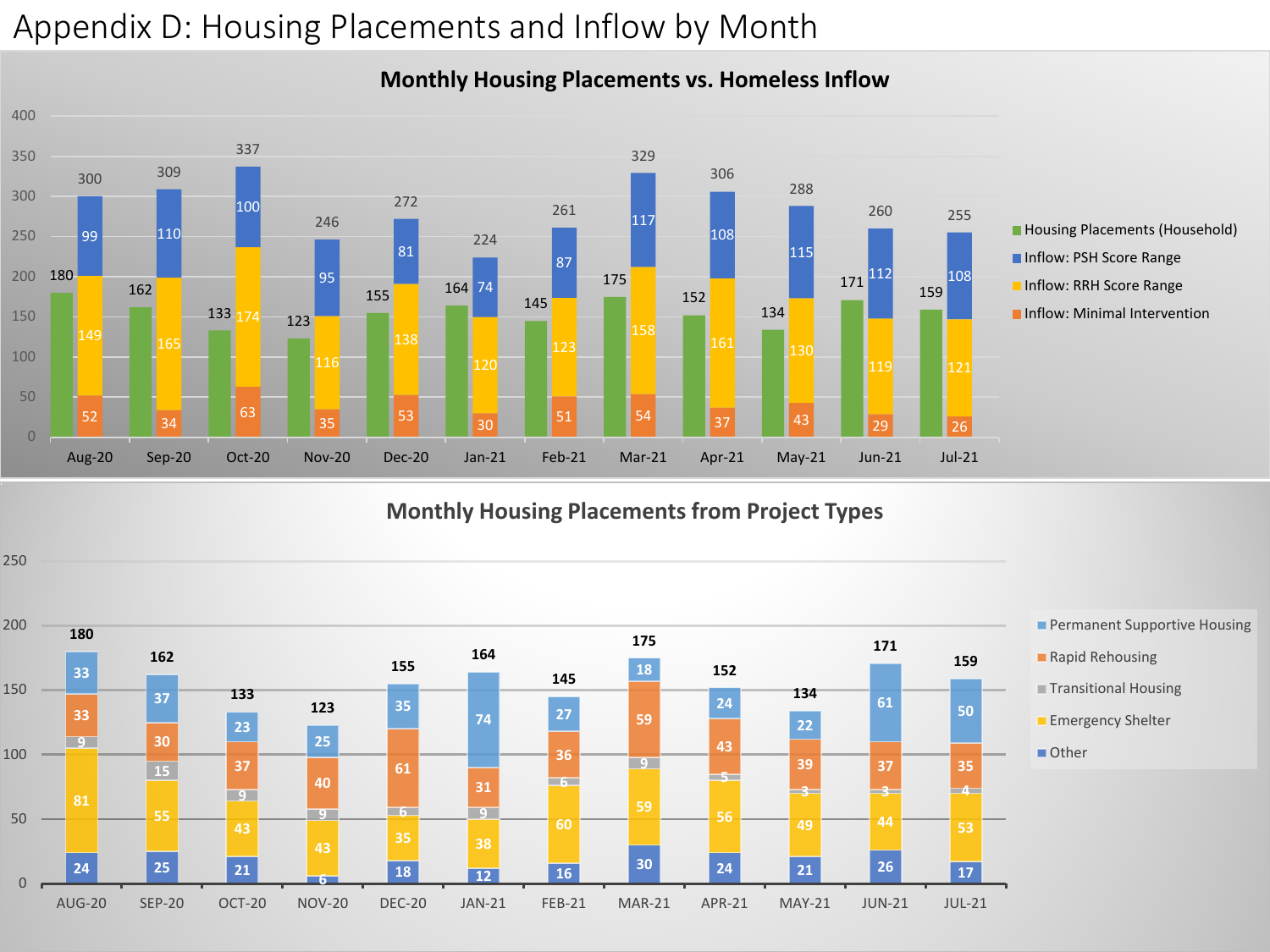## Appendix E: Reentry Resource Center (RRC) Housing Status and EAP Program Utilization, FY21



### **Housing Status of 1,487 Clients Accessing Services at the Reentry Resource Center, FY21**





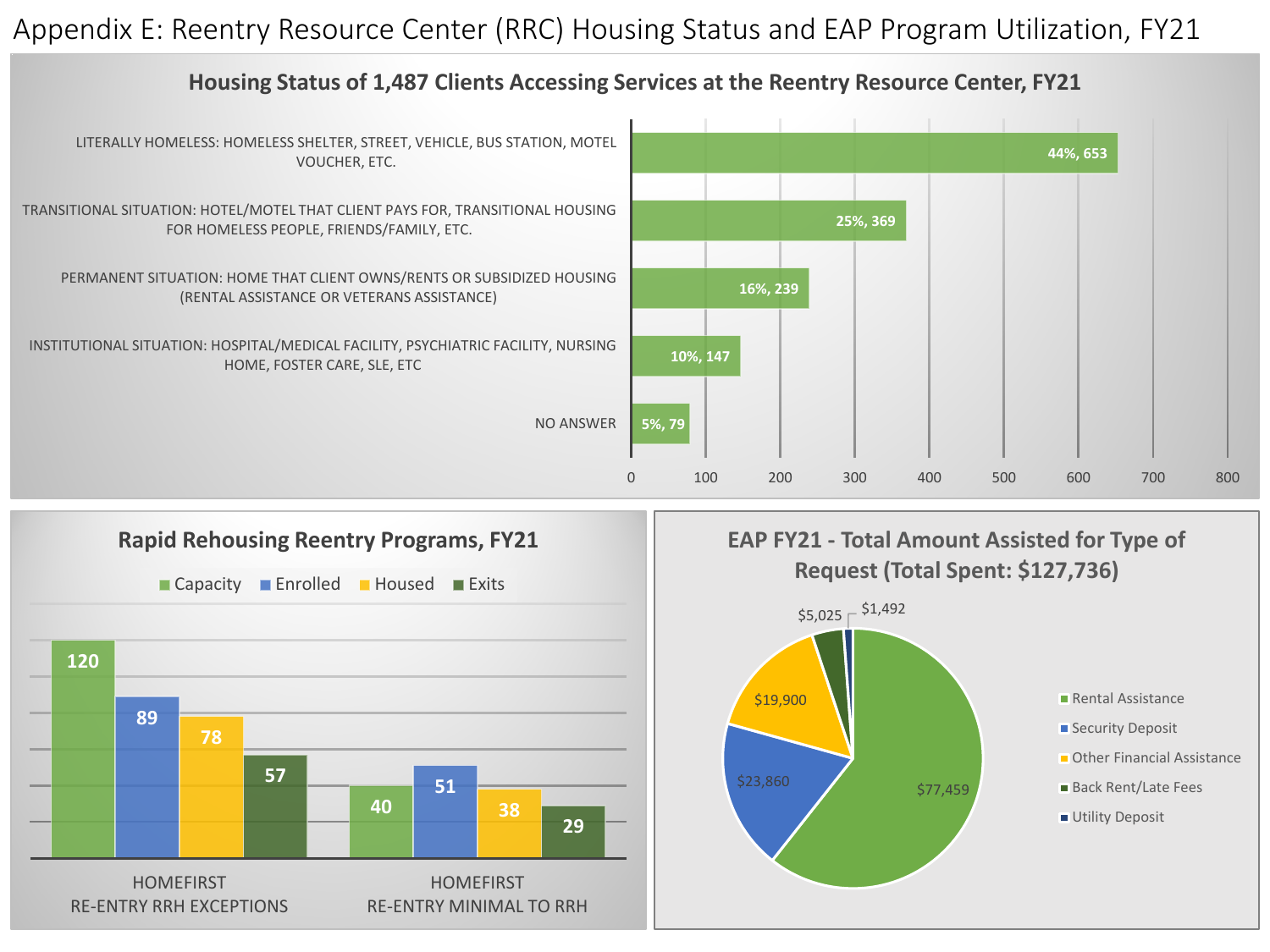Appendix F: Reentry Resource Center (RRC) Client Assessment Data and Exit Destinations, FY21